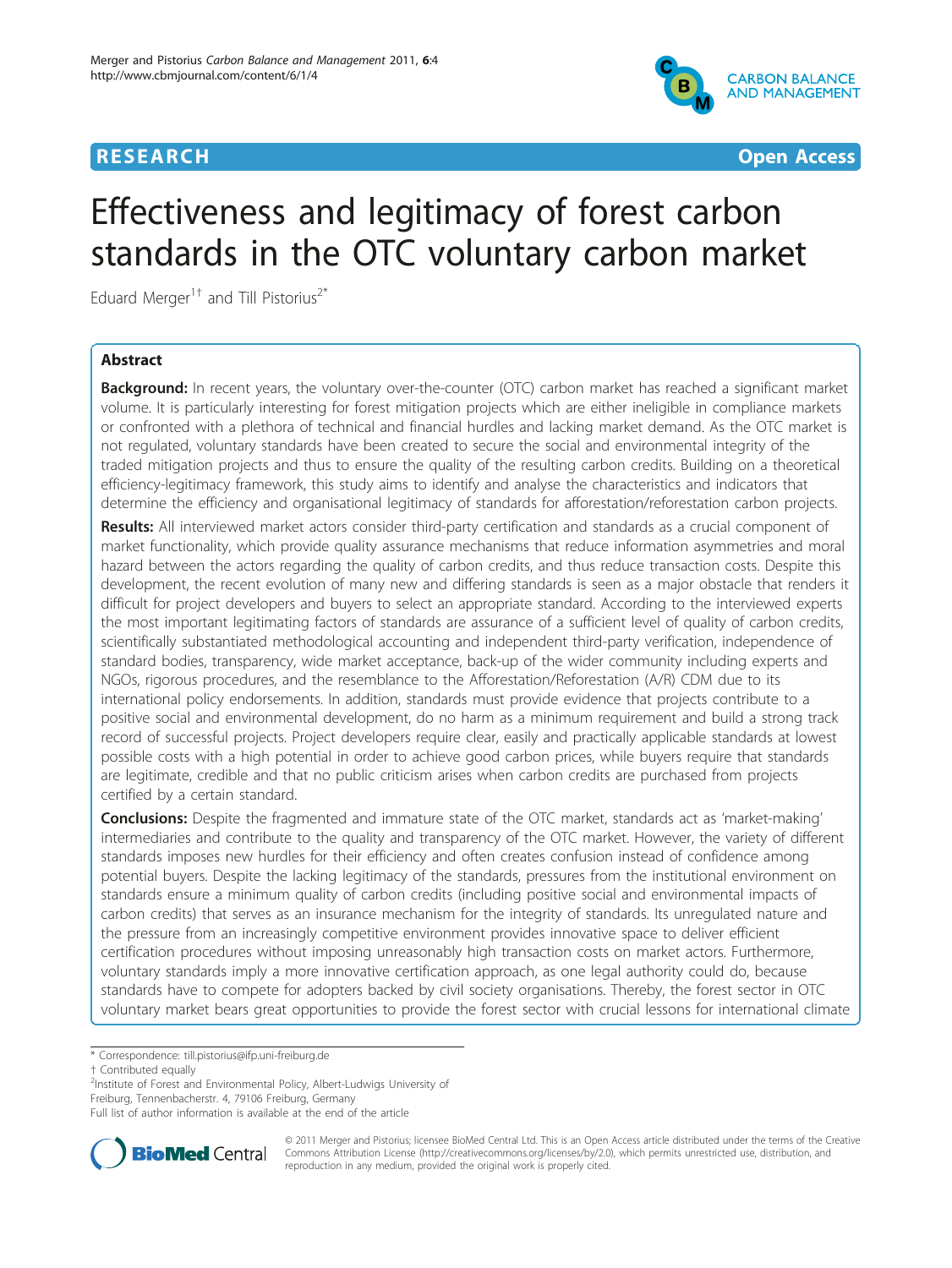policy and governmental institutions when designing regulation for forest regulation such as international and national REDDplus schemes.

#### Background

Increasing evidence of rapid climate change has further fuelled the search for options to mitigate emissions and stresses the need to make use of the potential forests provide in this context [[1\]](#page-10-0). Although the options have been discussed for years, the considerable potential predicted by the IPCC to reduce emissions from deforestation and degradation in developing countries (REDDplus) as well as to enhance carbon sequestration through afforestation/reforestation (A/R) activities or sustainable forest management (SFM) is still far from being realized [[2\]](#page-10-0). While REDDplus still depends on resolving many open questions, the project-based A/R Clean Development Mechanism (CDM) of the Kyoto Protocol has so far only yielded a few projects. Reasons are the scientific complexity associated to quantifying and accounting for the carbon fluxes, the risks associated with non-permanence, costly and lengthy bureaucratic rules and modalities, and most importantly the temporary accounting of Certified Emission Reductions (CERs) and the higher transaction costs compared to other CDM project types. Particularly the latter constraints make such credits unattractive to buyers and CDM investors [\[2](#page-10-0)].

Parallel to the launch of several compliance carbon markets, an over-the-counter (OTC) voluntary carbon market has evolved that until today constitutes the largest market for forestry-based carbon credit transactions [[3](#page-10-0)] - one of the reasons being that the largest allowance-based Kyoto cap-and-trade carbon market, the Emission Trading Scheme (ETS) of the European Union, has deferred to include forestry under its framework. Since 2005, Voluntary/Verified Emission Reductions (VER) transactions within the forest and land use sector rose from 3.5 MtCO<sub>2</sub>-eq in 2006 (36% market share) to about 28.4 MtCO<sub>2</sub>-eq in 2010 (46% market share), while the REDD and A/R sectors have been the major sources of VERs with 17.8 and 6.8 MtCO<sub>2</sub>-eq respectively in 2010 [\[4,5](#page-10-0)]. The remaining forestry-based transactions resulted from projects aiming at reducing emissions from deforestation or enhancing forest carbon stocks through improved forest management (IFM).

The OTC voluntary carbon market is characterised by fragmentation and diversity of actors with different organisational contexts and is subject to dynamic development. VERs are created on a project basis and carbon credit exchanges occur voluntarily and individually. There is neither a body in charge of regulating carbon credit generation and exchanges, nor do commonly accepted formal rules on the quality and trade of carbon credits exist. In light of its unregulated nature and the growing amount of transactions, public scrutiny and media attention have been increasingly questioning the quality of forest carbon offsets, doubting whether these are real, additional and harmless to people and the environment. Further criticism concerns the complexity of measuring, monitoring and verifying forest carbon stock changes as well as adequately coping with the forestry-specific uncertainties of permanence, leakage and social and environmental integrity of forest carbon projects.

In order to address these issues, different non-governmental organizations have developed certification schemes during the last few years. They aim to set standards for different aspects, such as greenhouse gas (GHG) quantification, for social and environmental aspects, for monitoring, reporting and verification, as well as for registration of VERs. Although these standards today constitute a crucial component of the market's functionality and legitimacy, the variety and diversity of standards with various scopes and approaches has failed to generate transparency and has led to confusion among market participants regarding the assessment of the quality and integrity of the traded credits [\[6](#page-10-0)-[9](#page-10-0)].

The paper at hand presents the results of a recent study carried out at the University of Freiburg. Its objective was to identify and analyse the characteristics and indicators determining the efficiency and organisational legitimacy of standards for A/R carbon projects on the basis of a theoretical efficiency-legitimacy framework. The main underlying assumptions were that single or combined application of different forest carbon standards in the voluntary carbon market can only succeed if they

• allow for the generation of carbon credits at low transaction costs and thus facilitate efficient transactions between project developers and buyers,

- ensure the quality of carbon credits (VERs) as well as social and environmental benefits, and
- if they succeed in building a significant level of credibility and market acceptance.

In the following we present the scope of forest carbon standards in the OTC market and elaborate on the theoretical efficiency-legitimacy framework, the methodological approach and the results. Finally, we discuss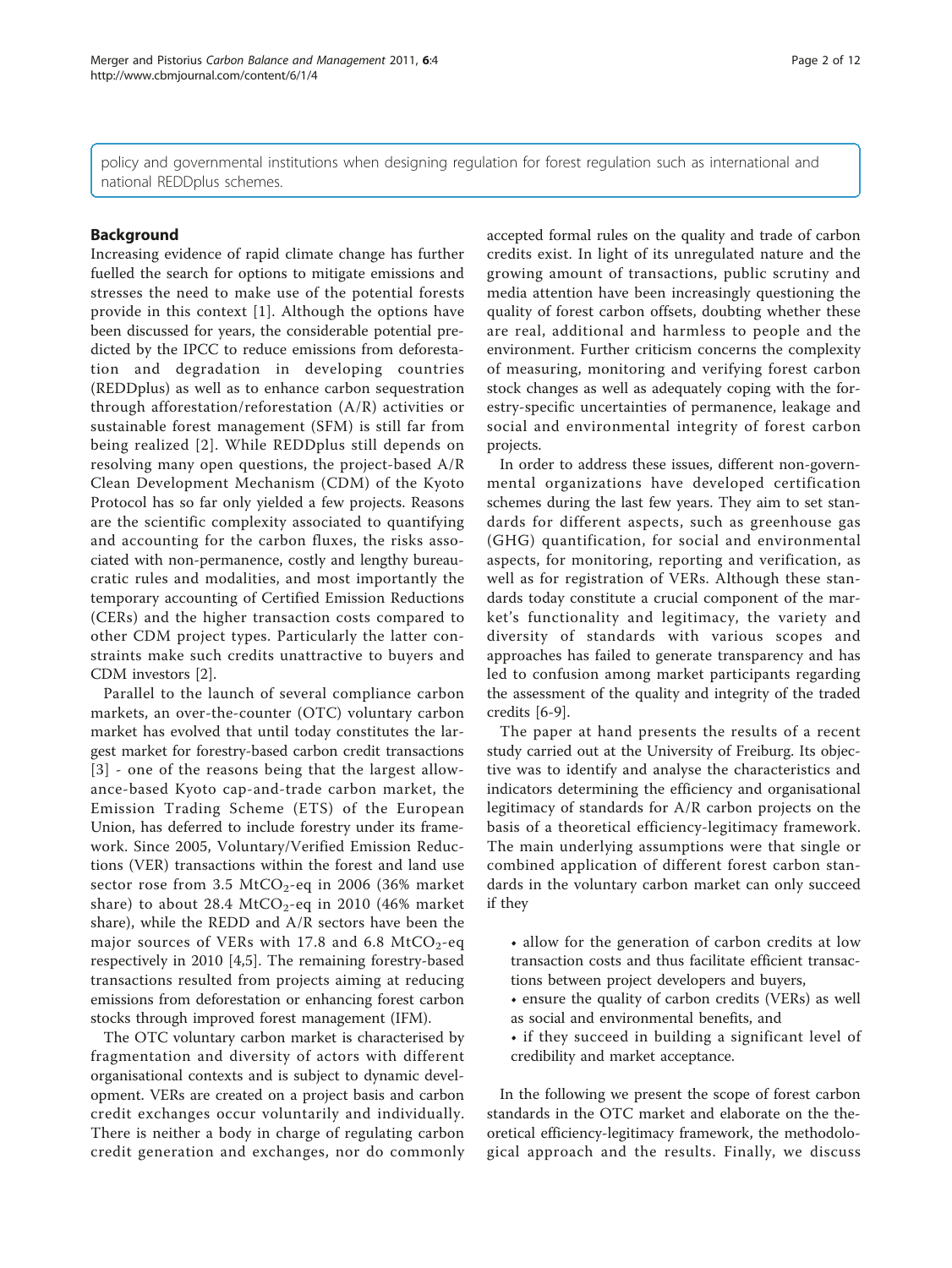whether and how forest carbon standards in the voluntary carbon market operate as innovative market makers with regards to their efficiency and organisational legitimacy, followed by conclusions on the role of forest carbon standards in the OTC market.

#### Scope of Forest Carbon Standards in the OTC Market

Carbon dioxide is an intangible and invisible commodity. Therefore it is a challenge to determine the quality of carbon credits; both, value and integrity are determined by the elements of how they are "defined, represented and guaranteed" [[10\]](#page-10-0). According to WWF, the quality of a forest carbon offset depends on whether it is "real, additional, measurable, independently verifiable, permanent, unique and [whether it] has sustainable development benefits" [\[11\]](#page-11-0). Considering these attributes, there is always the problem that the information regarding the quality of a carbon credit is asymmetrically distributed between the project developers and the buyers.

The production of low quality credits normally costs less than that of high quality credits. If quality does not matter, there is a considerable risk of opportunistic behaviour of carbon credit suppliers as they have a rational interest to achieve high revenues and at the same time to minimize costs. As a result, high quality projects become less competitive in comparison to low quality projects [\[12](#page-11-0)]. At the same time, the buyer - also acting rational - will choose the cheapest credits, eventually leading to a "race-to-the-bottom" because he is not aware of the actual quality of a carbon offset. Since the purchase of carbon credits in the OTC market is voluntary, another option for the buyer would be not to purchase any carbon credits at all. In order to fill this quality assurance gap, recently evolving third-party standards with different foci act as regulative market institutions: they aim at ensuring a minimum quality of carbon offsets, seek to provide more transparency and functionality, and try to build confidence among market actors [\[7](#page-10-0),[9](#page-10-0),[13](#page-11-0)].

#### Fundaments of Forest Carbon Standards

Since there is no institutionalized framework for standards in the voluntary market, the development of standards is not subject to any formal regulation. Nonetheless, in order to guarantee harmonised, comparable and high quality carbon credits, certification must ensure that carbon credits meet the above mentioned characteristics in order to legitimise forest carbon offsetting activities. With respect to these quality attributes, Broekhoff distinguishes between three fundamental components of standards that comply with WWF's meta-standard framework and the WWF forest carbon standards assessment guide [[10,](#page-10-0)[11,14](#page-11-0)]; these components are comprised of

(1) carbon accounting (additionality, baseline, leakage, quantification and accounting of GHG benefits, permanence, social and environmental performance)

(2) monitoring, reporting and verification (MRV), including guidance, third-party validation and verifications, and accreditation of validating/verifying institutions

and (3) registration and enforcement (preventing double counting, utilisation of independent registries, guidance on ownership and liabilities of reversal of GHG benefits).

Carbon accounting standards must provide consistent guidance for the monitoring, reporting and verification (MRV) of the actual carbon sequestration or emission reductions in all relevant carbon pools, aiming to ensure that the effects are real, additional, permanent, and measurable. This includes the identification of geographical project boundaries, baseline scenarios, additionality, leakage, and permanence [\[11\]](#page-11-0). Standards must further define rules that enable independent third-party auditors to verify the actual emission reductions and carbon removals as outlined in the project design documentation [[10\]](#page-10-0). Finally, as these third-parties should facilitate objective project audit, they must be accredited and provide evidence of sufficient expertise to conduct certifications in accordance with a specific accounting standard. In addition to these accounting issues, the WWF metastandard framework (MSF) requires "credible and comprehensive standards" to also include criteria, tools and features that guarantee and assess the project's environmental and social integrity, taking into account that forest carbon projects are embedded in large spatial and socio-economic environments.

Although there is no regulatory authority in the OTC market, registration and enforcement is another crucial element in order to cope with the risk that carbon credits are sold or counted more than once. Such "double counting" may also occur if projects are implemented in annex I countries that are subject to Articles 3.3 and 3.4 of the Kyoto Protocol [\[15\]](#page-11-0), e.g. when carbon credits are registered in both the respective national carbon registry and in addition in a voluntary carbon market registry. The same risk occurs if projects are registered in two different voluntary registries. Moreover, unclear ownership of carbon credits may result in conflicts over the right to sell these.

In practice, the standards presently active in the voluntary market provide different guidance and approaches for dealing with these fundamental issues. Currently, three types of standards integrate the described pivotal components to different degrees. Thereby the differentiation is made between modular pure greenhouse gas (GHG) accounting standards that issue certified VERs, pure social and environmental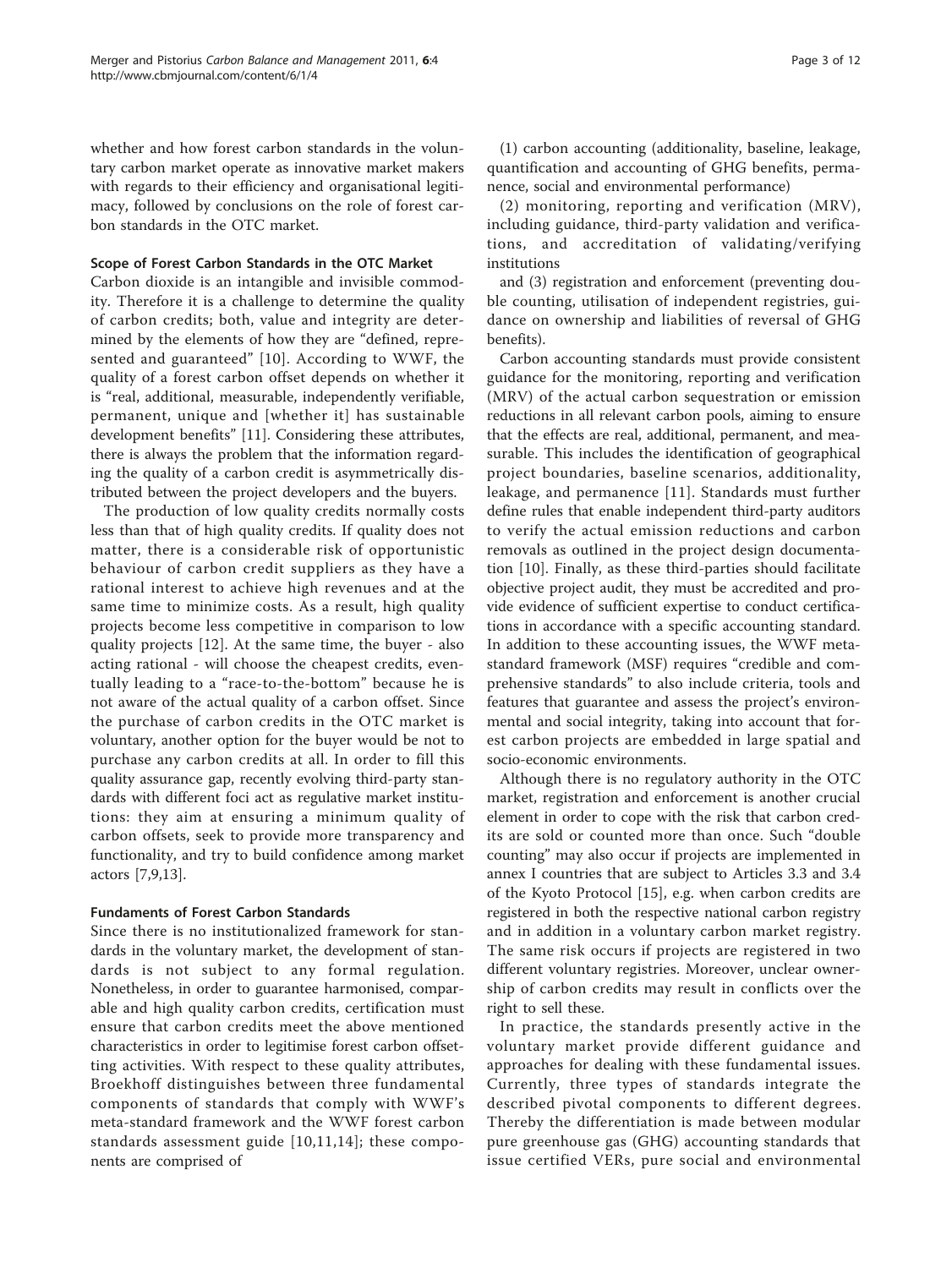<span id="page-3-0"></span>to meet all the requirements for high quality carbon credits, such standards should be comprehensive or can be combined through double certification - as it often occurs in practice, because out of nine forest carbon standards that are currently applicable, there is currently no standard that entails all essential components.

# Theoretical Background: An Efficiency-Legitimacy Framework

The "efficiency-legitimacy framework" is based on the New Institutionalism in organisational analysis and the concept of "societal sectors" or "organizational fields" [[29,30](#page-11-0)]. A societal sector is defined by "(1) a collection of organizations operating in the same domain, as identified by the similarity of their services, products or functions, (2) together with those organizations that critically influence the performance of the focal organizations: for example, major suppliers and customers, owners and regulators, funding sources and competitors." Scott and Meyer distinguish between two coexisting societal sectors in which organisations' activities take place, such as a competitive, efficiency-driven and an institutional sector [[30](#page-11-0)]. The competitive efficiency-driven sector is a sphere where a "product or a service is produced and exchanged in a market such that organizations are rewarded for effective and efficient control of their production systems," seeking to produce in a more competitive way than their competitors with the objective to maximise their returns on investment.

In contrast, the institutional environment is "characterised by the elaboration of rules and requirements to which individual organisations must conform if they are to receive support and legitimacy" [\[30](#page-11-0)]. Generally, those organisations that adopt processes and structures complying with the rules and requirements of the institutional environment tend to be more successful. The

| Standard                                                       | A/R<br><b>CDM</b>            | American<br>Carbon<br>Registry<br>(ACR) | CarbonFix<br><b>Standard</b><br>(CFS) | Climate<br>Action<br>Reserve<br>(CAR) | Climate,<br>Community &<br><b>Biodiversity</b><br>Standards (CCBS) | <b>ISO</b><br>14064-2/<br>3:2006 | Plan Vivo<br><b>Standards</b> | Social<br>Carbon<br><b>Standard</b> | Verified<br>Carbon<br><b>Standard</b><br>(VCS) |
|----------------------------------------------------------------|------------------------------|-----------------------------------------|---------------------------------------|---------------------------------------|--------------------------------------------------------------------|----------------------------------|-------------------------------|-------------------------------------|------------------------------------------------|
| Eligible project<br>location                                   | Non-<br>Annex I<br>countries | Globally                                | Globally                              | United<br>States of<br>America        | Globally                                                           | Globally                         | Developing<br>countries       | Globally                            | Globally                                       |
| Baseline/<br><b>Additionality</b>                              | ✔                            | ✔                                       | ✔                                     | $\checkmark$                          | ℐ                                                                  | $\circ$                          |                               | $\circ$                             |                                                |
| Leakage                                                        | $\checkmark$                 | ✔                                       | $\checkmark$                          | ✔                                     | ✔                                                                  | $\circ$                          | ✔                             | $\Omega$                            |                                                |
| <b>Ouantification and</b><br>accounting of GHGs                | ℐ                            | ✔                                       | ℐ                                     | ✔                                     | J                                                                  | $\checkmark$                     |                               | $\circ$                             |                                                |
| Permanence                                                     | ✔                            | ✔                                       | ✔                                     | ✔                                     | Not applicable                                                     | $\circ$                          | ✔                             | Not<br>applicable                   |                                                |
| <b>Environmental and</b><br>social performance                 | $\checkmark$                 | ✓                                       | ✔                                     | ✓                                     |                                                                    | $\circ$                          |                               | ✔                                   |                                                |
| Monitoring<br>quidance                                         | ✔                            | ✔                                       | ✔                                     | ✔                                     | J                                                                  | ✔                                |                               | ✔                                   |                                                |
| 3 <sup>rd</sup> -party<br>validation/<br>verification          | ℐ                            | J                                       | ℐ                                     | ℐ                                     | ℐ                                                                  | ℐ                                |                               | J                                   |                                                |
| <b>Accreditation of</b><br>validators/verifiers                | ✔                            | ✓                                       | ✓                                     | ✓                                     | $\checkmark$                                                       | ✔                                |                               | ✓                                   |                                                |
| Prevention of<br>double counting                               | W                            | ✔                                       | ✔                                     | Not<br>applicable                     | Not applicable                                                     | Not<br>applicable                | J                             | Not<br>applicable                   |                                                |
| Independent<br>registry                                        | ✔                            | ✓                                       | ✔                                     | $\checkmark$                          | Not applicable                                                     | Not<br>applicable                | ✔                             | ✔                                   |                                                |
| Guidance on<br>ownership &<br>liabilities for GHG<br>reversals | ./                           | J                                       |                                       | ℐ                                     | $\checkmark$                                                       | Not<br>applicable                | J                             | Not<br>applicable                   |                                                |

# Table 1 Overview fundamental components of forest carbon standards

 $\mathcal I$  = The standard sets regulation on the fundamental component

 $\checkmark$  = The standard partially sets regulation on the fundamental component

 $\circ$  = The standards does set regulation on the fundamental component

Not applicable = Due to the scope of the standard, this criteria does require regulation

The table is based on the review of the respective standards documents and the respective websites of each standard [[16-28](#page-11-0)]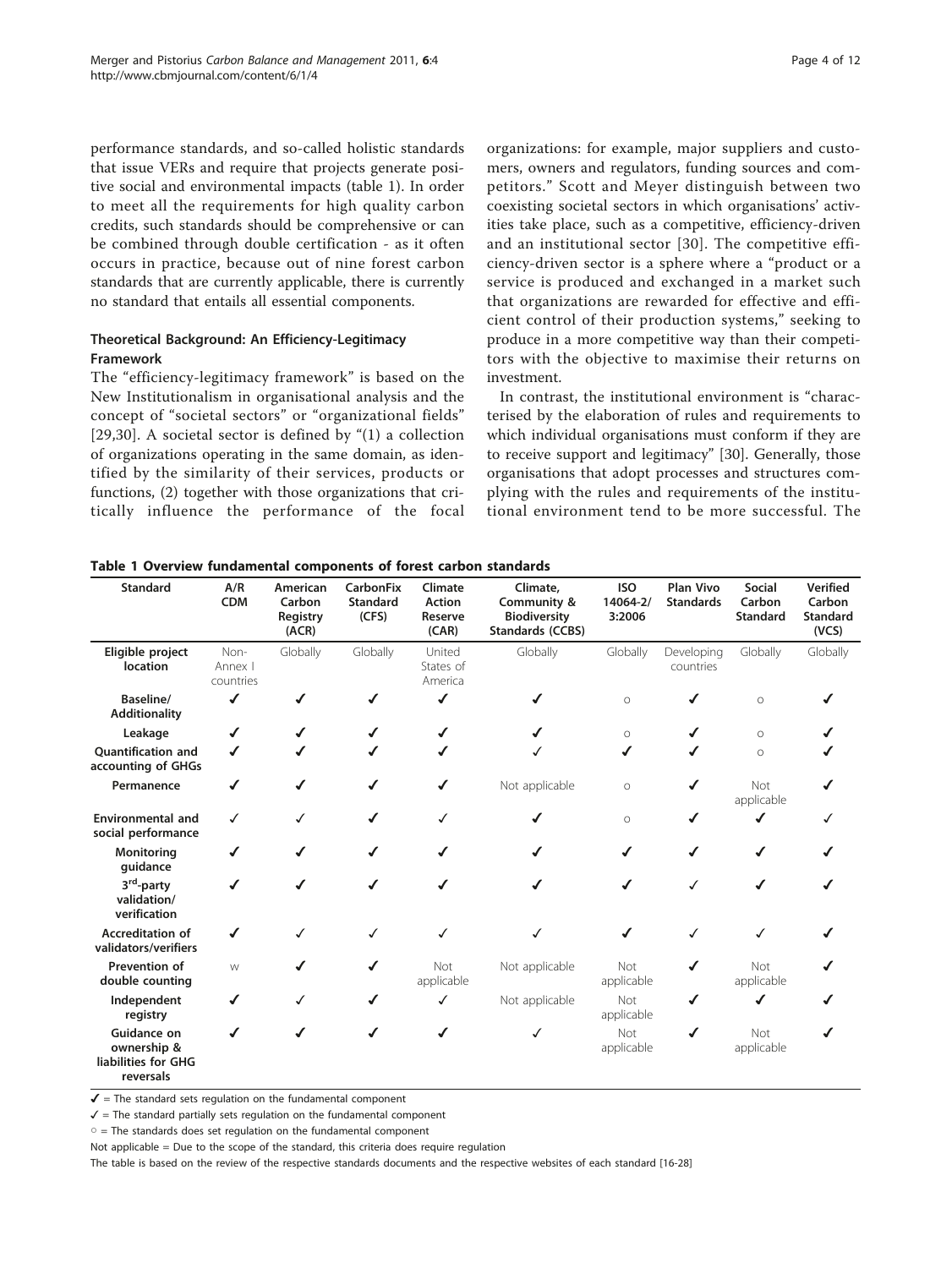sources of these rules and socially defined categories may originate from different authorities such as the state, trade associations, or generalised belief systems that determine a legitimate organisational structure, activities, and other sources.

In a competitive efficiency-driven and an institutional environment of organisations, the pressure to conform to institutional rules often prohibits efficiency because actors and organisations are subject to a continuously changing institutional environment and have to simultaneously withstand competition from other organisations [[31](#page-11-0)]. They "compete not just for resources and customers, but for political power, and institutional legitimacy, for social as well as economic fitness" [\[29](#page-11-0)]. In this light, the underlying rational choice paradigm of bounded rationally builds a further corner stone of the theoretical framework - actors do not have perfect information; they behave "intentionally rational, but only lim-itedly so" [\[32](#page-11-0)]. This implies that even though they seek to make rational decisions, the lack of time to gather and process information as well as to sufficiently evaluate all possible alternatives, constrains actors to behave entirely rational [[33](#page-11-0)]. Accordingly, the actors are forced to consider market transaction costs in their decision processes, arising from [[34\]](#page-11-0):

- search and information costs for potential trade partners and initiation of contracts,
- costs from closing contracts including negotiations and decision-making,
- costs that appear from monitoring and enforcing contracts, and
- costs of making and sustaining social relationships.

The organisational set-up and governance structures determine the efficiency of transactions and it is assumed that costs associated with opportunism ("selfinterest seeking with guile" that may arise from lying, stealing, cheating or distorted disclosure of information) and bounded rationality are the reasons why organisations can economise on transactions [[31,35](#page-11-0)]: organisations "arise and persist when they confer benefits greater than the transaction costs incurred in creating and sustaining them" [[36](#page-11-0)]. According to Richter and Furubotn, in a setting with positive transactions costs and bounded rationality of market actors, a market can be regarded as an organisation per se or as a social network of actors who conduct repetitive exchanges [[34](#page-11-0)]. In order to function, there has to be an institutional framework which consists of a comprehensive system of conventions, norms and regulations. Such an institutional framework of a market is developed and established by so-called "market makers": governments, trade associations, producers, brokers, and intermediaries.

Therefore, markets are characterised by a coexistence of competition and cooperation which is based on a common and accepted set of market arrangements. Within this institutional framework, the rationally behaving market actors seek to conduct market transactions at the lowest possible transaction costs to maximise their returns on investment [\[34\]](#page-11-0).

According to Leland, unregulated markets become inefficient when sellers and buyers are asymmetrically informed about the quality of products [[37\]](#page-11-0). Such lack of information and transparency complicates potential market transactions and results in higher costs and also in adverse selection. Suppliers have an incentive to deliver low quality products while buyers, who are incapable of determining the quality of a product, seek to pay as little as possible. Biglaiser attributes the task of ensuring quality to the intermediaries through experts which assess and certify the quality, and thus help reducing the mentioned informational asymmetries [[38\]](#page-11-0). The intermediary has an incentive to deliver high quality as "the intermediary who sells a low-quality product suffers a loss of reputation, thus loses customers for all other products" [\[38](#page-11-0)].

This theoretic approach does not yet consider "moral hazard" - a concept originating from contract theory, which refers to the problem that after the finalisation of a contract between an agent (supplier) and a principal (buyer), the agent has more information and therefore the possibility to act opportunistically, e.g., by cheating or disclosing false information [\[34](#page-11-0)]. It may require significant and costly efforts to observe and monitor the characteristics of trading partners and to monitor the enforcement of contracts. Addressing moral hazard and opportunism, Spulber characterises intermediary firms as "market-commitment devices" that reduce transaction costs and contractual opportunism [\[38](#page-11-0)]. The obviation of moral hazard and opportunistic behaviour by intermediaries is assured through the design, control and monitoring of appropriate contracts that comprise binding contractual commitments between buyers and sellers. Thereby, intermediaries seek to build a good reputation and credibility as they conduct larger volumes of transactions on which they economise.

Since organisations are embedded into institutional environments, they must not only adapt on the existent institutional environment, but also should "modify their environment in order to maintain competitive advantages" [[39\]](#page-11-0). To persist in the market, organisations seek legitimacy to avoid sanctions from the legal, social and economic actors [[40\]](#page-11-0). Suchman defines organisational legitimacy as "a generalized perception or assumption that the actions of an entity are desirable, proper, or appropriate within some socially constructed system of norms, values, beliefs, and definitions" [[41\]](#page-11-0). Three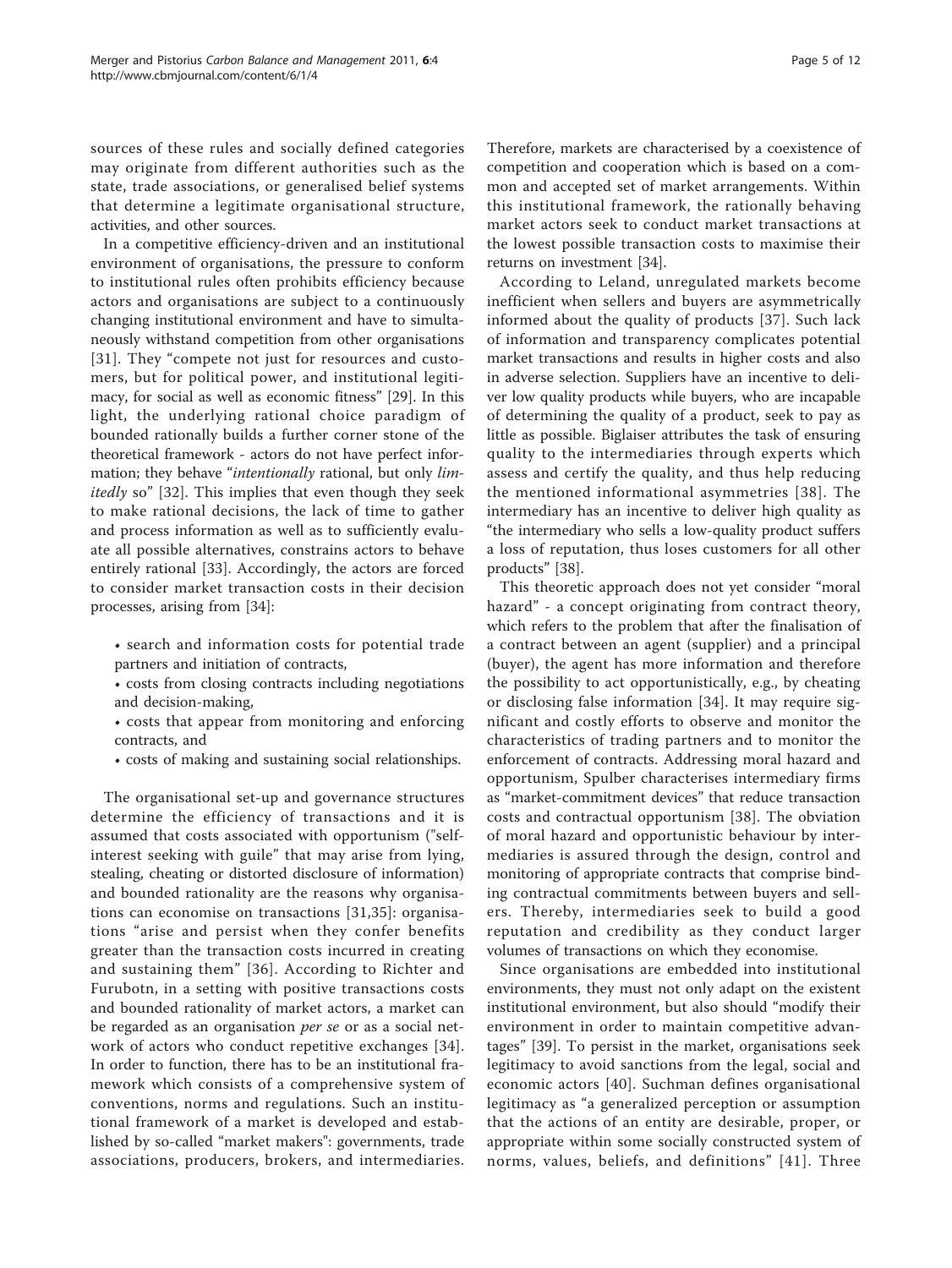essential components determine organisational legitimacy: "the characteristics of the institutional environment, the organization's characteristics and actions, and the legitimating process by which the environment builds its perceptions of the organization" [[42](#page-11-0)]. With respect to the characteristics of the institutional environment, organisations are influenced by various actors and are backed by various resource providers. In order to receive legitimacy and support by the immediate audience and the wider political, economic and social community of the organisation, they must

- incorporate legitimizing elements complying with formal and collectively accepted structures of the institutional environment,
- adopt external assessment criteria that define the value of structural elements or external constituents of the organisations policy-making structures,
- engage with other institutions, e.g. centralised states, trade unions or associations [[41\]](#page-11-0).

In a nutshell, to establish a moral legitimacy organisations must prove the usefulness of their operations, outputs and goals though a positive normative third party evaluation. Moral legitimacy can be considered as "sociotropic": internal participants and external constituents make judgements in accordance with their socially constructed value systems assessing organisations' societal benefits [[41\]](#page-11-0).

# Methods

The outcomes of this explorative study result from a qualitative research design based on various sources [\[43](#page-11-0)-[45](#page-11-0)]. After a thorough literature review, 13 structured expert interviews were carried out in 2010 via telephone with actors actively engaged in the forest sector of the OTC market. In the selection process, market actors were approached with a proven personal track record in the forest carbon market sector, e.g. by developing or purchasing forest carbon credits, applying the standards or by publishing research on this topic. After that, three major groups were selected that represent the competitive and institutional environment of the voluntary carbon market. Among these three groups four project developers of A/R carbon projects, four buyers of forest carbon credits and five other market stakeholders were interviewed. Although the latter group, labelled "quality guarantors for civil society", is not directly involved in the production and purchase of forest carbon credits, it is crucial in the context of the topic because it scrutinises, evaluates, and communicates the quality and robustness of forest carbon credits, projects and standards. This group of interviewees consists of an environmental NGO, a scientist, a media representative, an independent third-party auditor and a standard setter.

The questions followed a structured interview guide and encouraged the interviewees to elaborate in detail on their personal perceptions and experiences. Subsequently, the transcribed and paraphrased interviews were analysed by conducting a qualitative content analysis which was guided by the aim to embed the results into the developed theoretical efficiency-legitimacy framework and explain the role of forest carbon standards with regard to the research objectives. The main objective was the identification of representative and common perceptions in order to identify and develop interpretative patterns [\[46\]](#page-11-0). Thus, the thematic comparison was conducted through the compaction and structuring of the interviews into thematic categories, using MAXQDA, a qualitative data analysis software package for structuring, extracting and analysing information [[47\]](#page-11-0).

# Results

This chapter presents the key results of the conducted interviews. Initially, the perceptions of the experts on the A/R sector in the OTC market are presented. Subsequently, the role of forest carbon standards as market regulators is assessed, followed by aspects related to their efficiency and organisational legitimacy.

# A/R carbon sector in the OTC voluntary carbon market

All interviewed actor groups consistently regard A/R and the entire forest sector in the OTC voluntary carbon market as immature, but differentiated between the pre-compliance market in the US and the pure voluntary market: Most research participants consider the US pre-compliance demand as a significant driver of supply in the OTC market. With the expectation of a future compliance regime, it is believed that the forestry sector will play an important role due to its potential to deliver quick and low-cost carbon credits, as well as the generally positive attitude of US buyers towards forestry. However, in 2010 the pre-compliance demand from the US plummeted because the prospects for US federal climate change legislation worsened while simultaneously uncertainties regarding a future US carbon market increased [[48\]](#page-11-0). Concerning the voluntary market, the interviewees indicated that in recent years there has been a lacking supply of high quality third-party certified forest-based credits. They pointed out that during the last three years third-party certification in the OTC market has become a prerequisite to enter the market. They also stressed the lengthy and difficult process from the project concept up to its implementation and that third-party certification can take up to several years.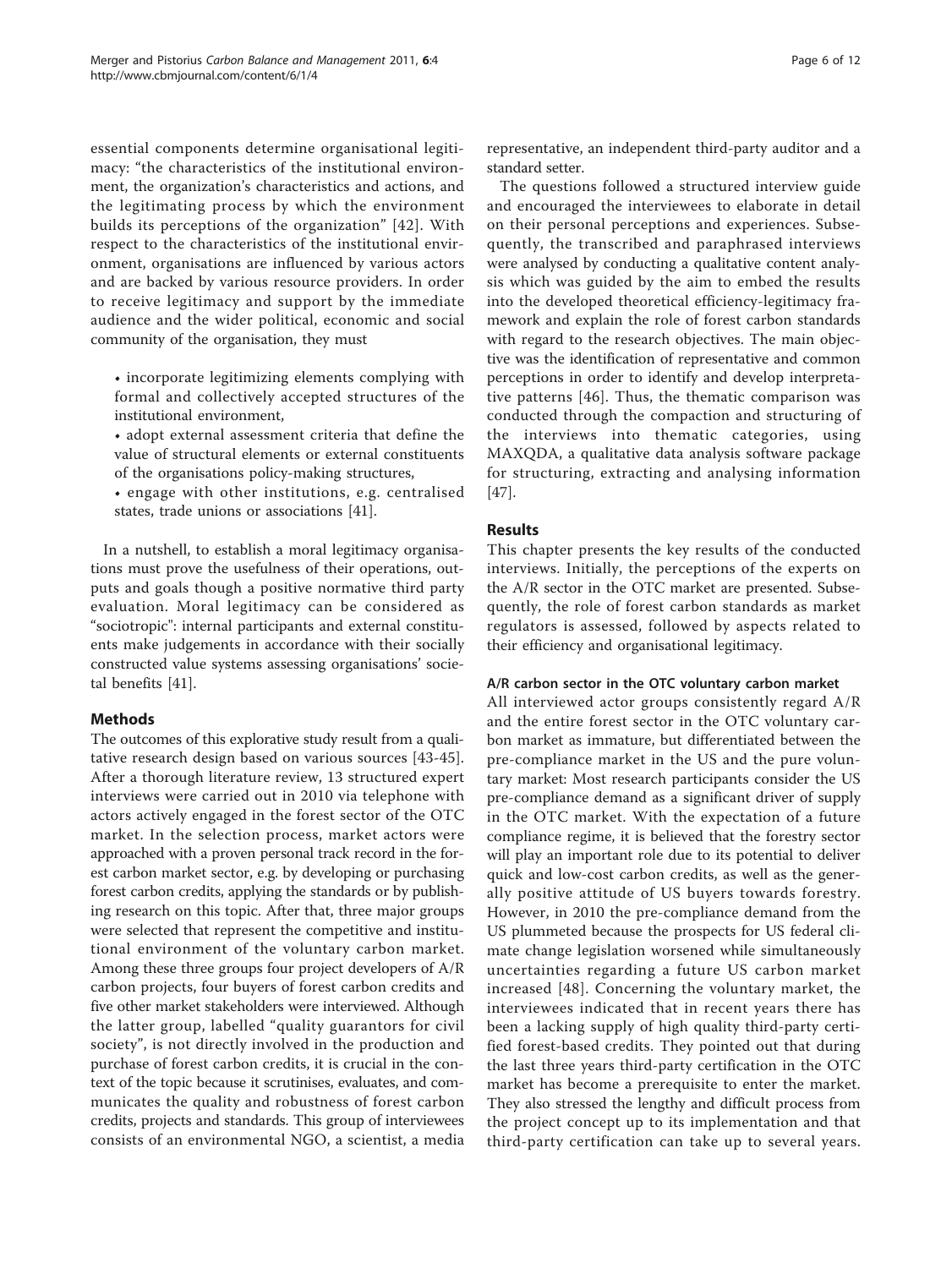The experts identified four major constraints of the yet immature A/R forest carbon sector: political constraints, technical complexity, high development and implementation costs, and lacking transparency on quality assurance in the OTC market.

An often mentioned political constraint is the ineligibility of forest carbon credits in the EU ETS compliance market despite a perceived increasing recognition that forestry needs to play a key role in climate change mitigation - particularly among European VER-buyers, who historically had a rather negative perception towards forestry for carbon sequestration. The major technical constraints result from the MRV of climate benefits, the unique socio-economic and environmental conditions of A/R projects, the required level of expertise, and the high costs of developing, certifying and implementing projects. The project-specific socio-economic and environmental conditions require individual, long-term designs, considering the long lifetimes of forest projects, as explained by project developers and quality guarantors. Furthermore, in most cases only large-scale projects tend to be financially attractive, thus a certain size of projects needs to be achieved in order to make these feasible. Lastly, the experts from the quality guarantor group and the buyers' group mentioned the lack of robust quality assurance mechanisms and a supply of certified high-quality credits that was not able to meet the demand.

Since all these aspects have to be dealt with, it is a lengthy procedure to prepare appropriate project documentation and to certify A/R projects, impairing their competitiveness compared to other non-forest project types. Consequently, only large-scale A/R projects tend to be attractive for investors, as these are capable of creating the significant upfront finance for covering the arising costs for project certification and the subsequent MRV. In addition, the long duration of forest projects delay the revenues from such projects, remarkably constraining investments in such projects.

#### Forest Carbon Standards in the OTC Market

After identifying the constraining aspects of the A/R sector, the focus was to investigate actors' perceptions towards existing forest carbon standards with respect to their role as market regulating entities and their competitive forces. In addition, the views on organisational legitimacy were assessed.

All interviewed market actors regard certification and standards as a crucial component of market functionality, which provide a quality assurance mechanism that reduces information asymmetries between the actors regarding the quality of carbon credits. Particularly for brokers, retailers and wholesalers, standards were regarded as a fundamental underpinning to purchase and subsequently sell the credits. For project developers, standards provide a guiding framework for the minimum quality of projects that ought to be met in order to successfully enter the market and to sell the credits. The standards also provide guidance for principles and procedures that legitimise the project activities to other stakeholders of the projects. According to the interviewees, the recent development of different standards in the OTC market has been crucial: credible and widely accepted certification has become a key prerequisite for selling forest carbon credits.

Despite this, the recent evolution of many new and differing standard schemes is considered a major obstacle, creating difficulties for project developers and buyers to select appropriate standards. The availability of the various options comprises uncertainties about the efficacy and credibility of the standard schemes to the market participants. As only few A/R projects have gone through the entire certification and verification procedures yet, only few credits were delivered to the market and accordingly the amount of experiences is rather small. This dynamic market development is regarded by the interviewees as an indicator that market actors have not yet identified a standardised solution; due to this shortcoming, most standards are used and accepted by the majority of the market actors, leading to competition between the standard schemes.

It appears that despite the different standards, there is little confidence that their application provides an effective mechanism for market actors to ensure the quality of projects and forest offsets to the extent that buyers can solely rely on them as quality assurance mechanisms. Project developers and other interviewees indicated that this may be related to the fact that buyers often are not familiar enough with the standards. As a consequence, many buyers undertake additional project analysis and due diligences that increase transaction costs significantly.

#### Efficiency of Forest Carbon Standards

Project developers and the quality assurance actors regarded the high quality benchmark set by the A/R CDM for voluntary markets as a major constraint, as it is considered a complex, costly and overly bureaucratic mechanism. The interviewees pointed out that this neither effective nor efficient benchmark unnecessarily complicates the design of voluntary forest standards.

As all land-based projects are embedded in complex socio-economic and large spatial dimensions, such projects must address social and environmental issues in order to reduce the risk associated with the acceptance and involvement of local stakeholders, permanence and leakage. As there exists no accepted "one-size-fits-all" standard, it is regarded as a further significant and costly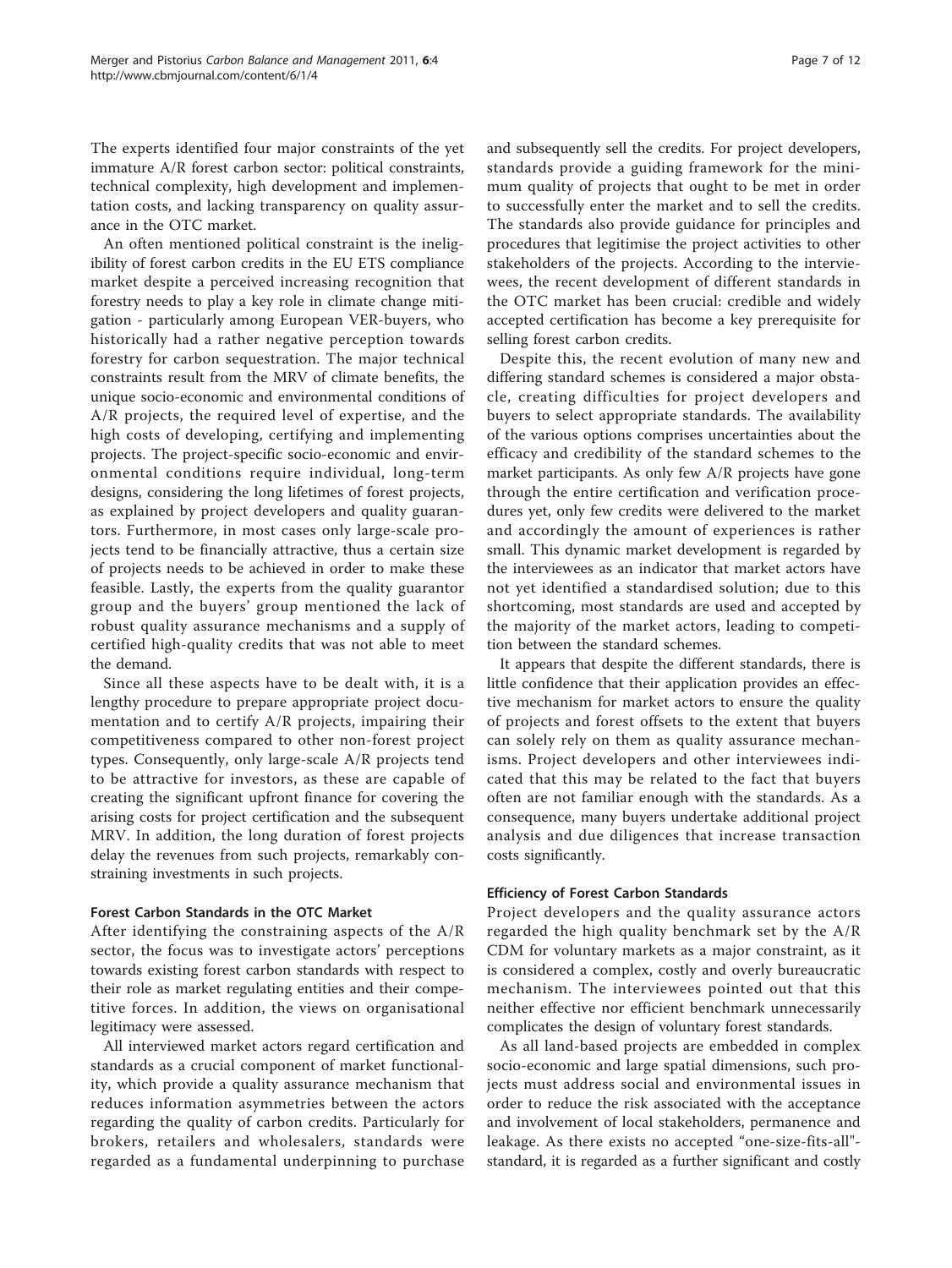impediment that project developers often must use at least two forest carbon standards in order to separately account for carbon benefits and the crucial socio-economic and environmental benefits (table [1](#page-3-0)). Moreover, the project developers emphasised that the data collection, compilation and analysis require significant labour and time resources, which are the main drivers for the high transaction costs in forestry projects. Consequently, they seek for standards following a comprehensive approach, i.e. a consideration of carbon benefits as well as the social and environmental impacts. To them the application of two different standards requires significant additional work for project documentation and certification that increases transaction costs. However, they also pointed out that these costs also depend on the expertise of the project developers, because low quality project design documents significantly increase the costs of third-party validation and verification.

Since most forest carbon projects and certification activities have begun in the last few years, many project developers are still at the beginning of the learning curve; with increasing experience in the application of standards, they will be able to streamline and optimise methodological and procedural issues and conduct project documentation and certification in a more costeffective and efficient manner. Regarding the technical constraints of A/R project certification, well experienced actors emphasised the lack of widely applicable and easily available technical and scientific data that are required to make project documentation more complete.

#### Organisational Legitimacy of Forest Carbon Standards

Since standards act as quality assurance mechanisms in the OTC market and the buyers so far undertake climate change mitigating activities on a voluntary basis, they must define effective safeguards for the quality of VERs in order to build confidence between buyers and project developers, and also to facilitate market transactions. In this context, the interviewees regarded a certain level of credibility and market acceptance as crucial. However, the perceptions differed on how the standards can achieve an overall credibility and market acceptance.

According to the interviewees, the most important legitimating factors of standards are assurance of a sufficient level of quality of carbon credits, scientifically substantiated methodological accounting and independent third-party verification. In addition, standards must provide evidence that projects contribute to a positive social and environmental development, and do no harm as a minimum requirement. A further legitimating aspect is the organisational background of a standard, in particular the expertise and the backing of reputable entities incorporated in the standard. To meet these criteria standards have to be independent, free of conflict of interests and underpinned by scientific expertise; furthermore they need the recognition of reputable environmental and social NGOs, conveying legitimacy to the standards according to the buyers and quality guarantors. Thus, it can be ensured that interests of the civil society are sufficiently represented and that transparent and rigorous procedures and principles of standard schemes are implemented.

Moreover, buyers demanded that standards need to transparently demonstrate their long-term success and applicability by building a track record of successful projects and carbon transactions that deliver permanent climate, social and environmental benefits. This long-term viability of projects under a certain forest carbon standard is regarded as a decisive factor and plays an important role in the decision-making to select standards for the certification of A/R projects in the OTC market. Additional significant legitimating power originates from the actual consumers who decide on standards' integrity by purchasing credits from projects that are certified by specific standards. Last but not least, a critical aspect of legitimacy is the governmental endorsement of standards mentioned by buyers and quality guarantors. The governmental support or acceptance could considerably increase the integrity of standards, their market acceptance and confidence. This is particularly crucial to actors with pre-compliance pursuits. Therefore, standard developers should also undertake efforts to become acceptable and suitable for public activities and governmental authorities.

#### **Discussion**

The results show that the OTC market is still in an immature state, despite the development of standards and registries that have been an essential advancement of the market's integrity. The variety of standards undermines the credibility of the entire forest carbon sector and poses barriers to market actors to enter the market and to operate efficiently. In the future, having the choice to use different but complementary standards may yield potential advantages, but currently their multitude is perceived as a constraint. Another impediment is the fragmentation of the market, as there are no powerful entities that influence and drive the development of widely accepted standards that lead the market's development and engage in the legitimating process of standards by developing and promoting these. In the following, we discuss forest carbon standards' role as market makers, their efficiency and their organisational legitimacy based on the theoretical efficiency-legitimacy framework and the results from the interviews.

#### Standards as market makers

In view of the presented theoretical efficiency-legitimacy framework, standard schemes act as market making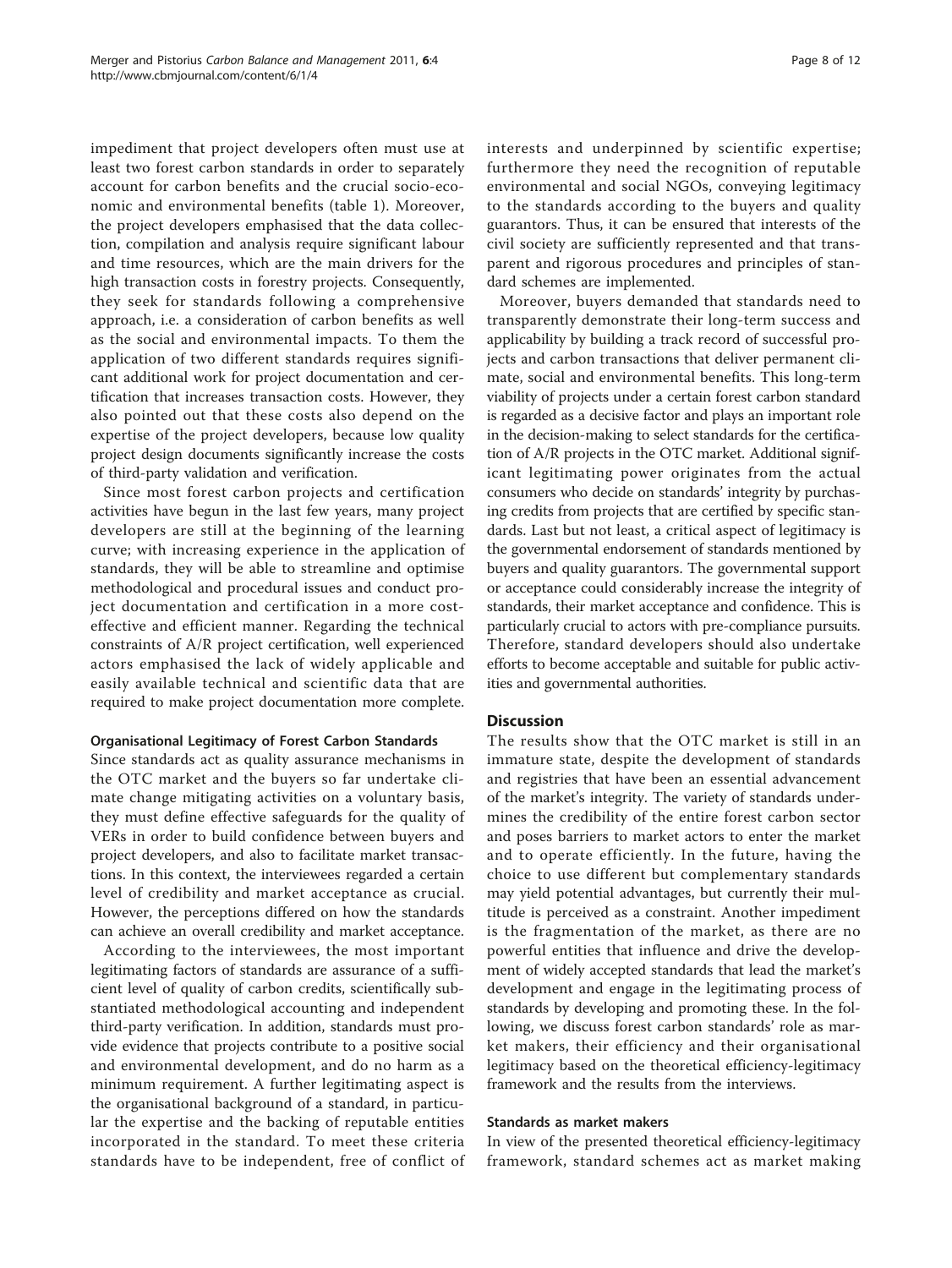intermediary organisations that seek to guarantee homogenous and transparent quality of forest carbon credits by facilitating "coordination and cooperation on a global scale" [[49](#page-11-0)]. In practice, standards seek to regulate the functionality of the market by facilitating transactions of carbon credits and reducing the required efforts in order to obtain information on the potential trading partners and the quality of carbon credits. This includes less asymmetric information and reduced moral hazard between buyers and project developers of forest carbon offsets which reduces transaction costs. The voluntary nature of standards implies that they are not enforced by any legitimate authorities, but actively demanded by private profit and non-profit organisations alike. Generally, standardisation is a mean of facilitating market exchanges if there is no "legal centre of authority" and "provides coordination and control on the basis of agreed procedures," quality and definitions [\[50,51](#page-11-0)]. The impetus to create standards is normally higher if the market is fragmented, not transparent and comprised of various actors or organisations that do not have the power to drive and shape the market. Standardisation can lead to more uniform quality of products and rules, and eases the confidence of buyers and project developers on the integrity of the market [\[52\]](#page-11-0).

In general, the better a standard is known, the larger the amount of adopters will be if it produces similarities among them [[52\]](#page-11-0). In contrast, if there are many competing standards, there is the likelihood of diverse quality and a varying degree of uniformity. Uniformity will increase if certain standards gain more adopters and if standards have more followers. Thus, it is likely that new market actors will also adopt these standards that give way to monopoly of them, reducing the pressure to be innovative and to be efficient [[52](#page-11-0)]. This implies trade-offs between competition and innovation of standards. On the one hand, strong competition leads to diverse quality of forest carbon credits that results in a non-standardised product imposing high transaction costs on market actors to evaluate the quality and navigate among the standards. On the other hand, competition is a pivotal driver of innovation as standards in the OTC market compete for potential adopters seeking to develop the most attractive solutions to make carbon credits fungible in the market.

# **Efficiency**

According to the theory of New Institutional Economics, efficient standardisation relates to the ability of standards to facilitate exchanges between buyers and project developers without imposing too high transaction costs [[33\]](#page-11-0). This corresponds to low costs for standards' application, avoidance of moral hazard and removal of informational asymmetries. Therefore, one major aspect of

efficiency seeking forest carbon standards is the reduction of costs for project certification and the reduction of information asymmetries on the quality of a carbon credits between the project developers and the buyers. Efficient standards create confidence among the actors, help to attract buyers, and ensure quality. The results of this study show that the current forest carbon standards are not yet able to build sufficient confidence among potential buyers as they do not solely trust certification to the standard schemes and undertake own additional efforts to assess the quality of projects. Reasons are the variety, low transparency and the incomplete nature of the many standards (table [1](#page-3-0)). Often this leads to the utilisation of at least two standards schemes for A/R projects to ensure carbon accounting on the one hand, and social and environmental integrity on the other. This leads to higher transaction costs through the duplication of work associated with preparing project documentation and certification procedures. The additional transaction costs are passed on to buyers, which further contributes to the inefficiency of the A/R sector.

The results of this study also indicate a prevailing lack of confidence of market actors regarding the integrity and efficacy of the current active standards due to their relatively recent establishment and few experiences with forest projects that have lifetimes and crediting periods of several decades. The standards have not had the chance yet to prove their ability to guarantee and enforce that A/R projects are maintained in the longterm and that the sequestered carbon is stored permanently. There appears to be the need to integrate the pivotal components of standards such as efficient and effective guidance and procedures on carbon accounting (MRV), social and environmental aspects, as well as registration and enforcement in order to provide market actors comprehensive and efficient standards. Considering the existing market infrastructure, this could be achieved through consolidation and reconciliation of standards' requirements and procedures, eventually leading towards quality harmonisation of the supplied A/R credits to the market. Further, standards need to be linked to independent registries that help to coordinate the supply and demand; this would help to reduce the current market transaction costs and increase market transparency.

Despite the importance of more harmonised standards, competition between standards must be regarded as a crucial component of innovation that drives efficient market development and functionality through the requirement of standards to compete for adopters in a constrained rationally behaving environment seeking for the highest possible gains by applying the standards. Otherwise, there is the risk that "once a standard has become established and accepted, it is very difficult for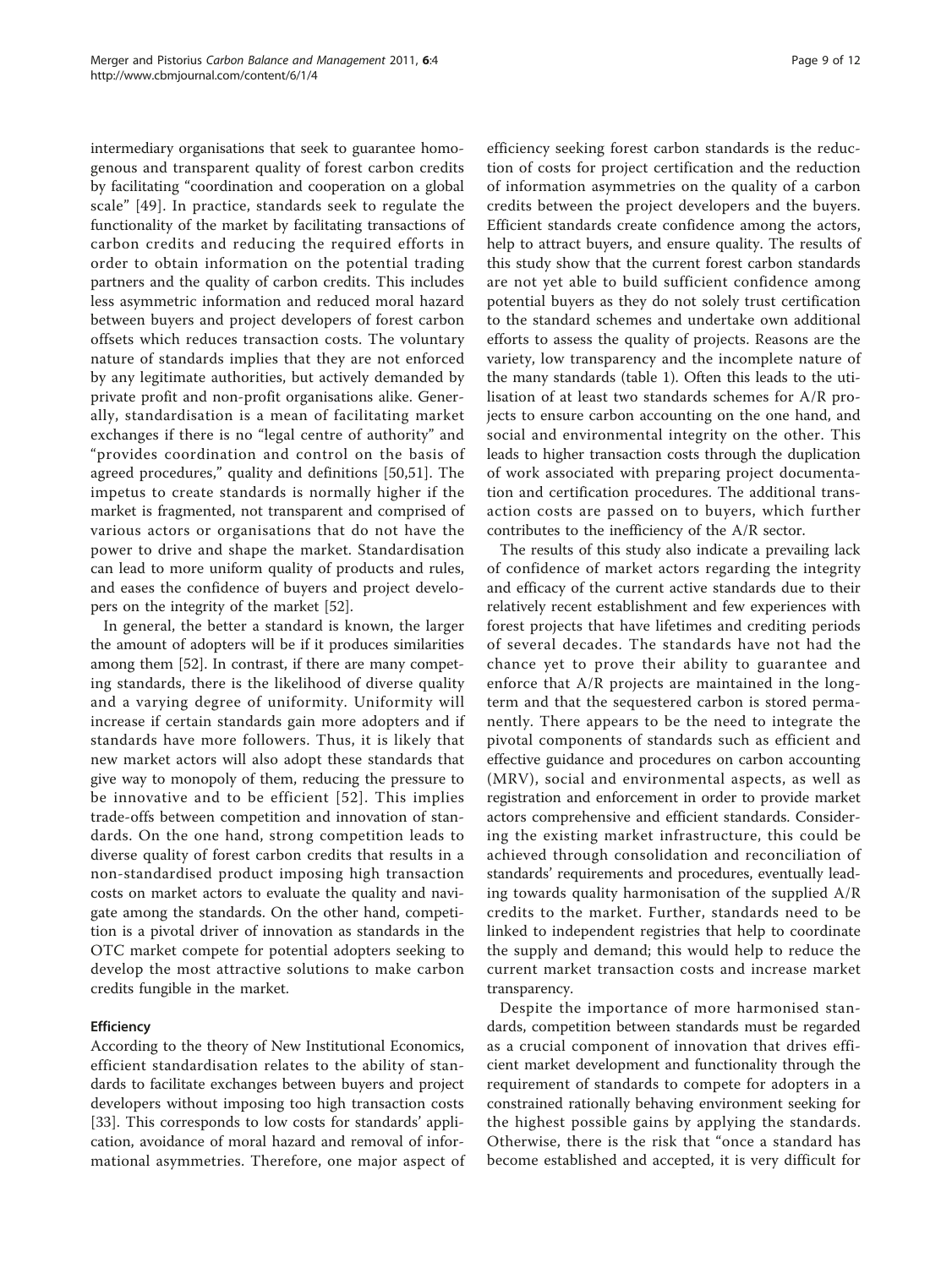new and better ways to win market approval. Thus, standardisation may not only promote but also inhibit competition and innovation" and trade-offs between competition and innovation appear in the OTC market [[52\]](#page-11-0).

#### Organisational Legitimacy

Approaching the non-competitive institutional environment, standards have to prove that they are "desirable, proper, or appropriate" within the socially constructed "norms, values, beliefs and definitions" [[41\]](#page-11-0). As the application of forest carbon standards is neither induced nor accompanied by any mandatory requirement, legitimacy may be claimed by developing organisations for their standard by seeking to "reflect what is best or at least desirable, or that they are objectively appropriate" [[50\]](#page-11-0). The voluntary character implies an apparently less complicated way to establish a certain degree of organisational legitimacy (compared to the complex and lengthy processes of political or mandatory authorities, as there is no sanction for non-compliance with the standards or not applying these. Therefore, actors will disclaim using standards, if these are not beneficial to them [\[53](#page-11-0)]. If standards are not useful or accepted, the organisations are less legitimate, and if standards seek to receive acceptance, these must prove that they are "morally right, beneficial for the users, and the like" [[50\]](#page-11-0). In addition, legitimacy originates from the endorsement of forest owners, their strength and costs of a standard [\[53\]](#page-11-0).

In practice, forest carbon standards are most likely to achieve legitimacy if they are able to guarantee the general quality indicators of a forest carbon offset and through the integration of the described pivotal standards' components. However, in practice the quality of carbon credits is difficult to assess due to the invisible and intangible character of carbon credits, even though A/R projects are certified to a certain standard. Therefore, actors active in the OTC market tend to have evaluation criteria of legitimate standards such as "independence of standard bodies, transparency, wide market acceptance, being understandable, back-up of the wider community including experts and NGOs, rigorous procedures, or the resemblance to the A/R CDM" due to its international policy endorsements.

The usefulness of standards' activities is determined by a range of actors and has differing influence on the legitimacy of standards schemes. Firstly, a great level of legitimating power is given to standards if they incorporate reputable leaders in the management and design of standards, as Brunsson states: "Leaders of standards must enjoy a high degree of legitimacy", because they have the rights to give orders and directives [[50\]](#page-11-0). Another crucial aspect of legitimacy is the involvement of experts and scientific representatives in the standard setting process and their involvement in the management of standards [\[51](#page-11-0)]. In addition, Meyer points out the importance of academic knowledge and the development industry that follow the wake of academic science [[51\]](#page-11-0).

On the one hand, different actors have different demands on standards with different degrees of legitimating power. Therefore, interactive social and economic processes between the various actors such as experts, academics, project developers, buyers, NGOs, and media determine the organisational legitimacy of forest carbon standards. Project developers require clear, easily and practically applicable standards at lowest possible costs with a high potential in order to achieve good carbon prices, while buyers require that standards are legitimate, credible and that no public criticism is likely to occur from purchasing carbon credits from projects certified by a certain standard. The civil society actors act as quality guarantors and communication tools determining standards' integrity and the usefulness of their activities. Therefore, legitimacy can be increased by the support and involvement of a variety of actors and requires support and endorsement from large corporate groups (powerful agents such as reputable NGOs or governments), as most standards do not have the resources, the authority and power to change others' activities [[49\]](#page-11-0). Particularly governments have important power in signalling that standards are "legitimate and credible governance systems on which private procurers and other buyers can also rely" [[53,54\]](#page-11-0).

The involvement of all the different actors in the standard setting processes and their support and moral approval comes at a cost due to the coordinating efforts of different interest groups, the requirement to incorporate these, and the need to communicate and promote standards' usefulness. Thus, legitimacy can be regarded as a significant economic constraint in a competitive environment that requires standards to invest: not for the sake of efficient procedures, but to motivate and attract potential users to apply the standards and receive endorsement by powerful organisations through the incorporation of elements that comply with norms, values and definitions of a widely accepted social system. Particularly in the weak institutional set-up of the voluntary market and the very dynamic nature of the forest carbon sector, the pursuit for legitimacy is a remarkable component of standards' activities. Considering that most forest carbon standards are younger than five years, those that define standards must convince actors to apply them by showing and communicating their effectiveness and their legitimacy. Otherwise, they will not sustain themselves in the market, as they will be regarded as useless.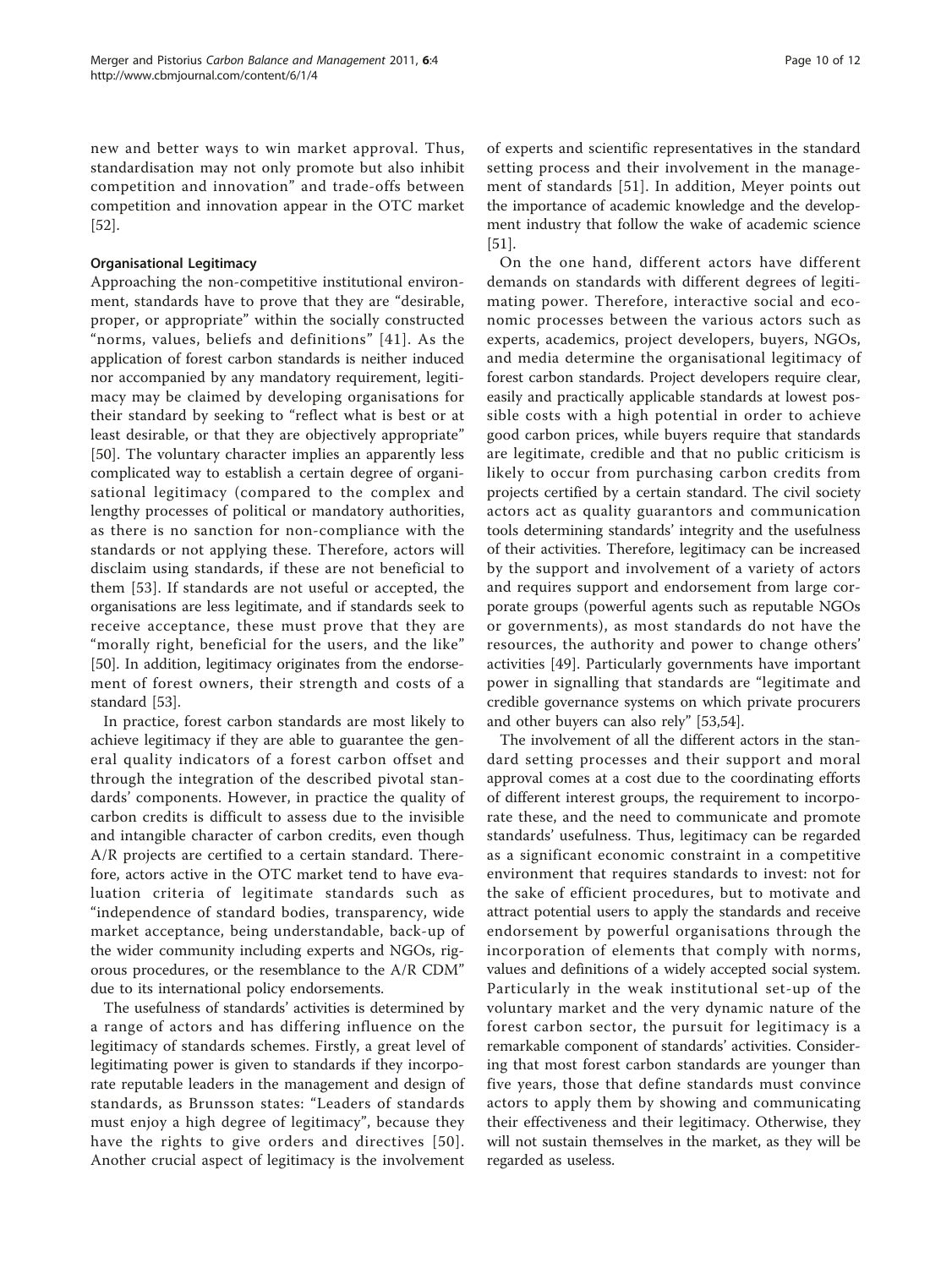<span id="page-10-0"></span>Specifically in forestry, the standards will most likely require much more time to achieve an adequate level of legitimacy and demonstrate their usefulness due to the long-term horizons of forestry projects. The standards will have to prove that they are able to ensure the longterm sustainability of projects that generate climate benefits as well as social and environmental benefits over decades. This will only be achieved if projects have undertaken more than one third-party verification proving the long-term compliance to the standards and enforcement of the expected climate, social and environmental benefits. Thus, standards must build a track record of projects that generate long-term benefits for the environment and the people delivering the market actors confidence on their legitimacy and efficacy. This will be a long-term interactive process among market actors, civil society organisations, standard setters, academics, and experts who will shape the overall cognitive perceptions on the standards determining their organisational legitimacy.

#### Conclusion

The study has shown that OTC voluntary carbon market is still at a dynamic developing stage characterised by the variety of standards, their lacking efficiency and legitimacy - despite the development of certification schemes in recent years. Its unregulated nature and the pressure from an increasingly competitive environment provides innovative space to deliver efficient certification procedures without imposing unreasonably high transaction costs on market actors, and to reduce informational asymmetries and moral hazard. The pressure resulting from the institutional environment on standards to ensure a minimum quality of carbon credits (including positive social and environmental impacts of carbon credits) serves as an insurance mechanism for the integrity of standards. Increased efficiency and legitimacy of the OTC market and a more streamlined quality of A/R carbon credits will further depend on maturation of the forest sector. It remains also to be seen whether the standards will be able to provide more harmonised and reconciled guidance and procedures for A/R carbon project certification, resulting in a more homogenous and complete regulation that is likely to attract new market participants. The voluntary nature implies a more innovative certification approach, as one legal authority could do, because standards have to compete for adopters backed by civil society organisations. Thereby, the forest sector in OTC market bears great opportunities to provide the forest sector with crucial lessons for further development. This innovative and competitive environment of the OTC market serves as a crucial learning ground for international climate policy and governmental institutions when designing regulation for

forest regulation such as international and national REDDplus schemes, e.g. through the facilitation of new carbon accounting methodologies, the generation of the first third-party verified REDD carbon credits, and the ensuring social and environmental safeguards for subnational REDD projects.

#### Acknowledgements

The authors would like to thank to all participating interviewees for their contributions to this research. We also thank reviewers for their helpful and constructive comments. The would further like to thank for the reimbursement of the processing costs for this publication by the Open Access Publication fund of the University of Freiburg which is supported by the DFG.

#### Author details

<sup>1</sup>UNIQUE GmbH, Schnewlinstrasse 10, 79098 Freiburg, Germany. <sup>2</sup>Institute of Forest and Environmental Policy, Albert-Ludwigs University of Freiburg, Tennenbacherstr. 4, 79106 Freiburg, Germany.

#### Authors' contributions

This article comprises a research project carried out by EM and supervised by TP. It presents the main findings that EM has achieved through the interviews carried out for his diploma thesis. All authors read and approved the final manuscript.

#### Competing interests

The authors declare that they have no competing interests.

Received: 14 February 2011 Accepted: 17 August 2011 Published: 17 August 2011

#### References

- 1. IPCC: WG 1 Chapter 7 'Couplings Between Changes in the Climate System and Biogeochemistry' in Working Group 1 Report: The Physical Science Basis. IPCC Fourth Assessment Report: Cambridge University Press, New York; 2007.
- 2. Nabuurs GJ, Masera O, Andrasko K, Benitez-Ponce P, Boer R, Dutschke M, Elsiddig E, Ford-Robertson J, Frumhoff P, Karjalainen T, et al: Forestry. In In Climate Change 2007: Mitigation Contribution of Working Group III to the Fourth Assessment Report of the Intergovernmental Panel on Climate Change. Edited by: Metz B, Davidson OR, Bosch PR, Dave R, Meyer LA. Cambridge, United Kingdom and New York, NY, USA: Intergovernmental Panel on Climate Change (IPCC); 2007:541-584.
- 3. Hamilton K, Chokkalingam U, Bendana M: State of the Forest Carbon Markets 2009: Taking Root & Branching Out. Ecosystem Marketplace 2010.
- 4. Peters-Stanley M, Hamilton K, Marcello T, Sjardin M: [Back to the Future -](http://www.ncbi.nlm.nih.gov/pubmed/21535785?dopt=Abstract) [State of the Voluntary Carbon Markets 2011.](http://www.ncbi.nlm.nih.gov/pubmed/21535785?dopt=Abstract) Ecosystem Marketplace & Bloomberg New Energy Finance 2011.
- 5. Hamilton K, Bayon R, Turner G, Higgins D: [State of the Voluntary Carbon](http://www.ncbi.nlm.nih.gov/pubmed/21535785?dopt=Abstract) [Markets 2007: Picking Up Steam.](http://www.ncbi.nlm.nih.gov/pubmed/21535785?dopt=Abstract) Ecosystem Marketplace & New Carbon Finance 2007.
- Bayon R, Hawn A, Hamilton K: Voluntary carbon markets: an international business guide to what they are and how they work. 2 edition. London - Sterling, VA: Earthscan Ltd; 2009.
- 7. Hamilton K, Sjardin M, Marcello T, Xu G: [Forging a Frontier: State of the](http://www.ncbi.nlm.nih.gov/pubmed/21535785?dopt=Abstract) [Voluntary Carbon Markets 2008.](http://www.ncbi.nlm.nih.gov/pubmed/21535785?dopt=Abstract) Ecosystem Marketplace & New Carbon Finance 2008.
- 8. Harris E: The voluntary carbon offsets market: An analysis of market characteristics and opportunities for sustainable development. International Institute for Environment and Development, London; 2007.
- 9. Kollmuss A, Zink H, Polycarp C: Making Sense of the Voluntary Carbon Market: A Comparison of Carbon Offset Standards. Germany: World Wildlife Fund; 2008, 107.
- 10. Broekhoff D: Testimony before the House Select Committee on Energy Independence and Global Warming. Voluntary Carbon Offsets: Getting What You Pay For. US House of Representatives, July 18, 2007 World Resources Institute; 2007, 15.